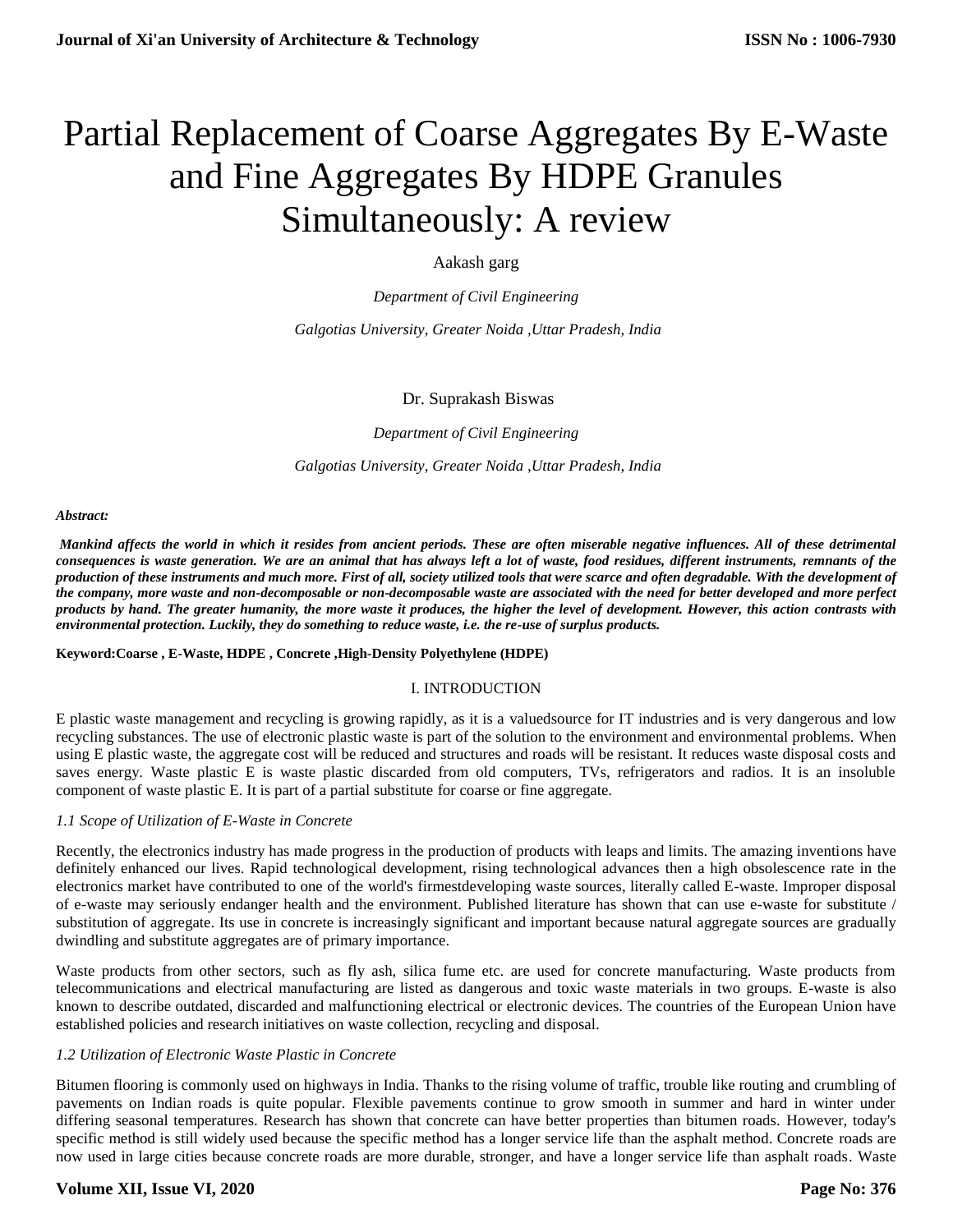# **Journal of Xi'an University of Architecture & Technology**

## **ISSN No : 1006-7930**

and e-waste (electronic waste) may be used for the manufacture of asphalt blend, both by domestic and industrial industries. Plastic waste, often used for food, consisting of polyethylene, polypropylene and polystyrene. Abbreviated technological waste as e-devices basically consisting of obsolete outdated monitors, televisions, coolers; phones, etc. are any electrical or mechanical product that meets the end of existence. An experimental research on the usage of e-waste as fine aggregates in concrete is being carried out, with a percentage substitution of 0 to 21.5 percent i.e. (7.5 percent, 15 percent and 21.5 percent), according to the strength requirements of M30 Concrete. Compressive strength Bet was known as aggregates with and without E- waste plastic, which exhibits excellent resilience. Many road agencies are faced with the problem of premature failure of paving works, such as potholes, unevenness, cracks, etc., which leads to poor road performance and service life. Electronic pollution, chemicals, rubbers, etc. are growing day by day, on the other side. The treatment is done through landfill or incineration. All systems have a strong environmental effects. Under these conditions, alternate usage is often appropriate for electronic waste. Plastic waste is one of the world's firmestrising waste streams. If the usage of such products in road building is satisfactory, the issues of contamination and waste can be partly minimized. The future usage of such materials in different parts of our country should be built for development of low-volume highways.

#### *1.3 High-Density Polyethylene (HDPE)*

High-density polyethylene (HDPE) is a thermoplastic polymer produced from ethylene monomer. When used in HDPE pipes, it is sometimes called "alkane" or "polyethylene". HDPE has high strength to density and can be used to produce plastic bottles, wearresistant tubes, geomembrane and plastic wood. HDPE is usually recyclable and the resin identification number is "2".



Figure 1: HDPE sample size

HDPE's high density-to-density ratio is known. The density range is between 930 and 970 kg / m3. Although HDPE is significantly higher than HDPE, HDPE has no branching that enhances the power between particles and the tensile strength relative to LDPE. It is more complex, cleaner and immune to higher temperatures (120 degrees Celsius / 248 degrees F short-term). Unlike polypropylene, HDPE is not able to withstand the normally required autoclave conditions.

#### II. RESEARCH BACKGROUND

- [1] Thomas, T., Rajendra, P., (2019), a partial substitute of expanded concrete polystyrene beads for coarse aggregates. The key aim of this research is to test the properties of lightweight concrete including Expanded Polystyrene (EPS) beads as compressive strength and tensile strength. Its properties are contrasted with those of standard concrete, without EPS beads. EPS beads are used as part replacement for gross aggregates. The findings revealed that the volume of polystyrene beads used in concrete has an impact on the properties of hardened concrete.
- [2] Kore, S.D., (2018), efficient usage of concrete waste-a study. This paper presents a collection of ideas from various studies on the use in concrete mixtures of plastic wastes. Conclusions are drawn on the basis of the results of all the referred research papers.
- [3] Peter, N.N. (2006), Palm Kernel Shells as a partial substitution of aggregates of coarse asphalt concrete. This paper analyzes the capacity as coarse aggregates of palm kernel shells in road binders with focus on asphalt pavement strength as given by the marshal and flow values stabilization. It has been noted that shells from the palm kernel can be used to absorb ground aggregates up to 30 percent until meaningful reductions can be made.
- [4] Bassani, M., Santagata, E. (2004) Evaluating the special effects of waste imitative plastics in bituminous mixtures used as additives. The authors present the findings of an experimental analysis to examine the effects of the refuse related plastics used in bituminous mixtures as additives. The study examined two types of low-density polyethylene (LDPE) sampled from recycling plants. They were added to the base bitumen in various percentages and subsequently used to prepare bitume mixtures for binder courses. The varieties of bitumen additives were evaluated empirically and rheologically.
- [5] Adaway, M., Wang, W., (2015), Selective substitution of recycled glass for fine compounds with metallic concrete Impact on compressive power. The purpose of this project is to determine the amount of glass replacement that will produce the best pressure strength. Three concrete samples were inspected at 7, 28 days, 15, 20, 25, 30 and 40% glass coverage. Compressive intensity rose up to 30 percent, at which stage between 7 and 28 days, the power reached was 9 percent and 6 percent higher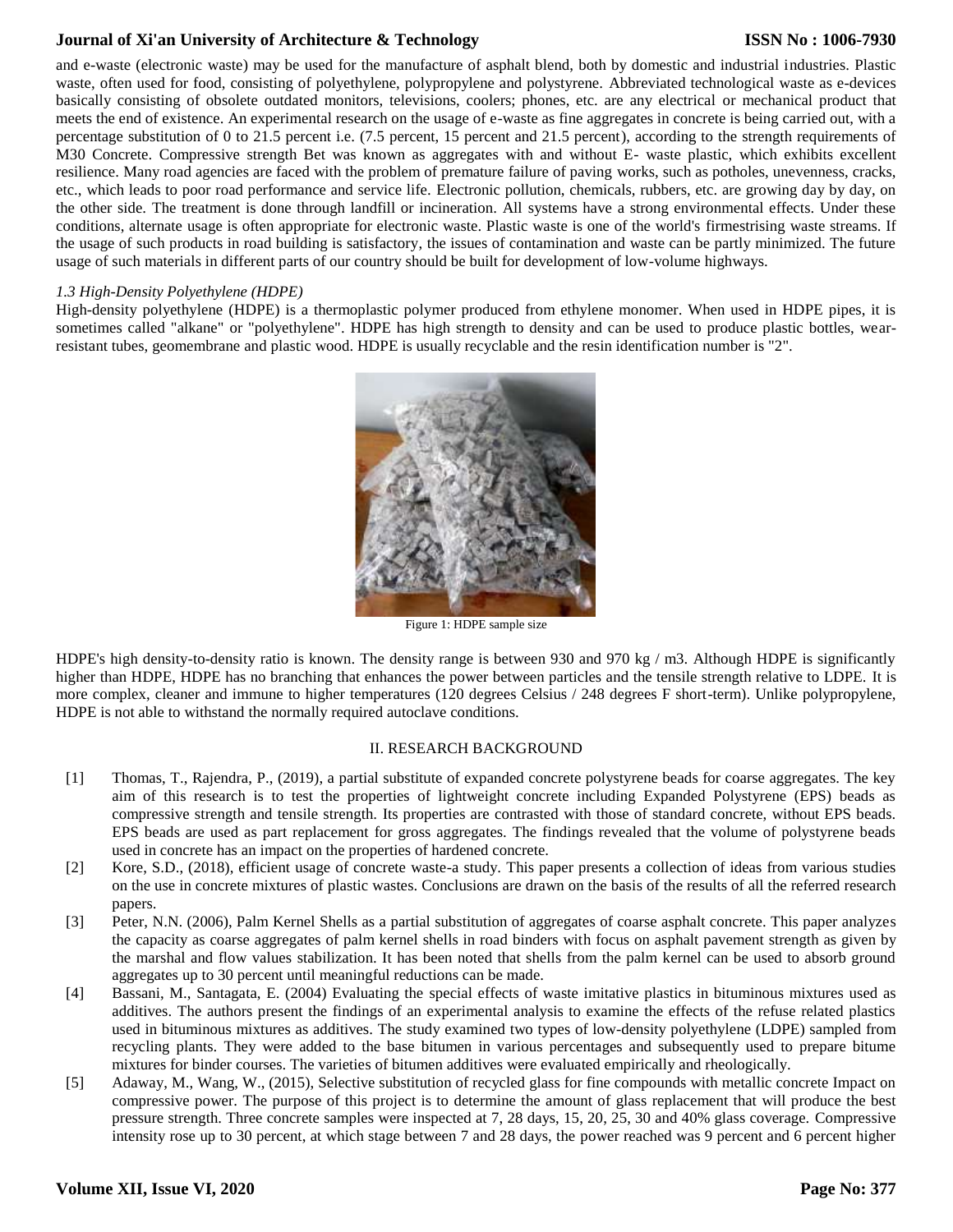# **Journal of Xi'an University of Architecture & Technology**

than the regulation. This demonstrates a higher compressive strength than traditional concrete in concrete containing up to 30 percent fine glass aggregates.

- [6] Raju, T., Poornima, V., (2017), thermosetting polymers recycling: their mixtures and their composites. Thermosets are the materials of choice for long-term use in many applications, because they are high density networks that are insoluble and infusible. One of the pressing problems due to its technological difficulties is the recycling of thermosetting polymers. The increased production of thermoset mixtures and composites has increased the amount of waste significantly in the last few years.
- [7] Vijayakuma, G., Vishaliny, H., (2013), Studies on Glass Powder in Concrete Development. This work explores the possibility to use glass powder for new concrete as a partial substitute for cement. The glass powder was partially replaced as 10 to 40 % tested and compared to conventional concrete for compressive, tensile and bending strength up to 60 days.
- [8] Gopal, P., Savita, M., (2017), Experimental study of the effect of fly ash addition to containing polythene shredded bags on the mechanical and stability characteristics of concrete: a review. The paper attempts to study different properties of concrete made from shredded polythene bags as plastic waste and fly ash. Plastics affect the atmosphere, so it is important to figure out if they can be used in concrete effectively. Converting waste into a resource material is an old civilization practice. Fly ash varied by 0%, 5 %, 10%, 15 %, 20% by weight of cement with plastic waste at a continuous dosage of 0.6% by weight of concrete.
- [9] Poulikakos, L.D., Papadaskalopoulou, C., (2017), Underestimated scope for European road building pollution. This paper shows the recycling of a considerable amount of waste generated in the urban and peri-urban environment by asphalt roads. The description comes from Europe but there are similar differences and assumptions.
- [10] Various waste products such as steel, cement, concrete, timber, rubber, etc. have been found to have the ability for reuse on asphalt roads.
- [11] Visvanathan, C., Tenzin, N. (2017), Eliminate, Reuse and Recycled. According to statistics from the Japan External Trade Organization (JETRO), the total middle class numbers in Asia are increasing rapidly. This growing number of middle classes in Asia is an important element in revealing the emerging consumer society. In reality, in several ways, this rapid expansion in consumer demand has pushed business and responsible players to ignore environmental concerns in the name in urbanization. Unfortunately, this growth also accompanied a corresponding increase in solid waste generation and natural resource degradation.
- [12] Yutaka, K., Nishinomiya, S.F., ((2018), uses polytetrafluoroethylene molding ultrafine powder preparation. The method used to make ultra-fine polytetrafluoroethylene molding powder with a specific surface area of between 4 to 9 m  $/$  g, measured by nitrate adsorption, the low pressure molding coefficient is not greater than 20, and the smoothness of the surface is not greater than 15 sec.

#### III. E-WASTE GENERATION IN INDIA

Every year, electric and electrical waste is produced in an unprecedented proportion worldwide, in particular computers and televisions. It would be an additional 400 million units a year by 2010. Nearly 20 to 50 MT of e-waste is disposed of worldwide per year, representing 5 per cent of all solid urban waste. Although there are no clear official figures about whether or not waste is being generated in India, estimates are likely based on academic studies undertaken by NGOs or government agencies. According to the CAG, more than 7.2 metric tons of industrial hazardous waste, 4 lakh tons of electronic waste, 1.50 metric tons of plastic waste, 1.70 metric tons of medical waste and 48.20 metric tons of municipal waste are produced in India each year. In India, the main sources of electronic waste are manufacturing, public and private (industrial) industries that account for around 70 per cent of total waste generation. Individual households contribute relatively small at around 15 per cent, while the rest are contributed by manufacturers. Although human households are not a significant contributor of computing waste, they absorb vast amounts of renewable products, and are possible waste producers.

#### IV. EXPERIMENTAL REVIEWS STUDY

#### *4.1 Use of E-waste as a course aggregate*

E-waste inclusion reveals a compressive intensity improvement of up to 15 % replacement.

Increased strength of split TEST was almost insignificant whereas up to 15 percent replacements were achieved with flexural tensile strength. The results of e-waste on bending power are more severe than the split tensile energy.

The sulfate attack and chloride attack, which do not affect concrete strength and the optimal mixture, are more durable than the control mix from the durability study. It is ideal for maritime application.

- [1] The e-waste can be disposed of effectively.
- [2] Makes the concrete light weight and therefore reduces the weight of the structure.
- [3] Allows it robust so that seismic loads can comfortably carry.
- [4] The burden on natural capital is raising.
- [5] It makes concrete more workable.
- [6] Saves the land used for e-waste disposal.

# **Volume XII, Issue VI, 2020**